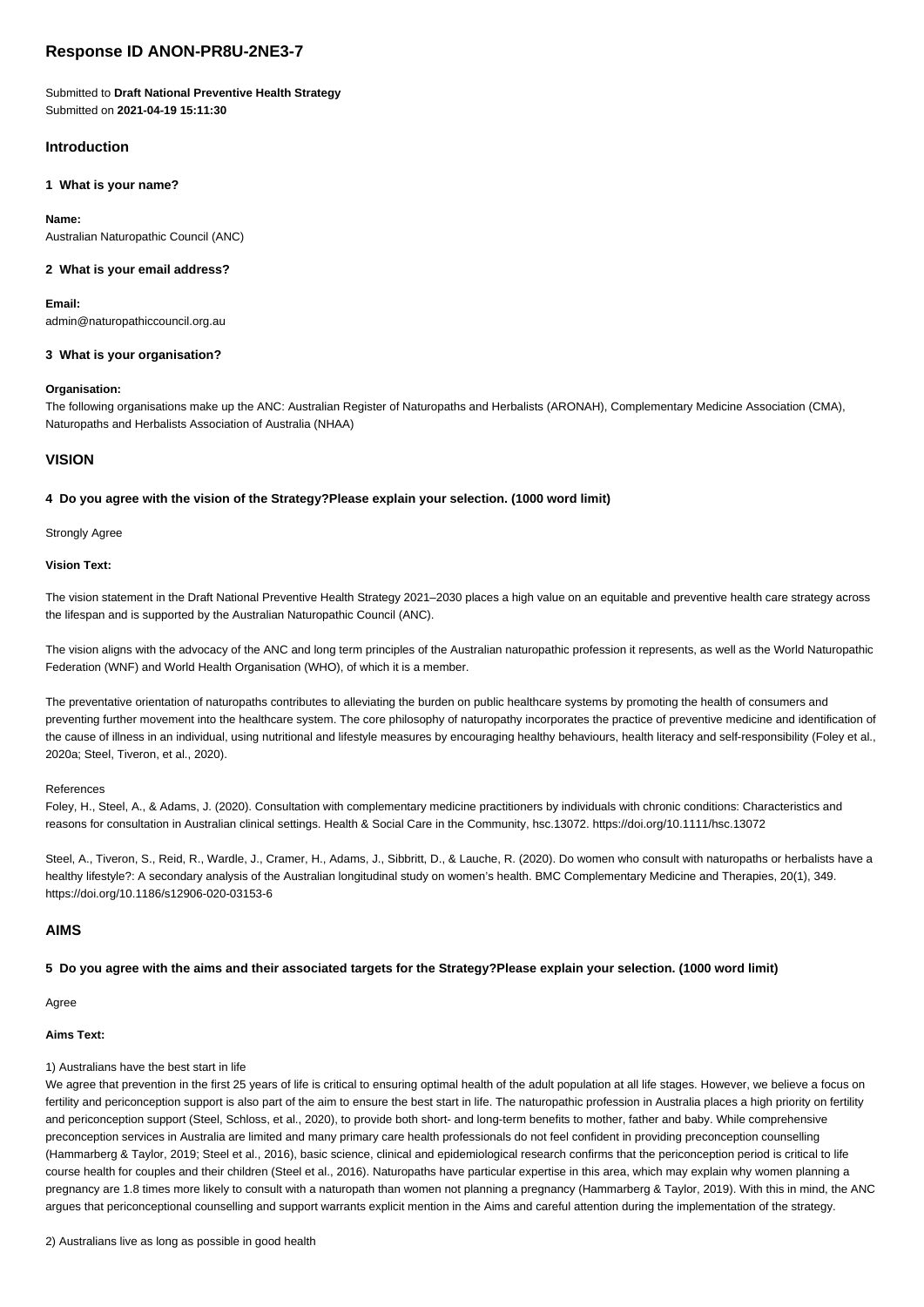The ANC is in strong agreement with this aim. Over 80% of the patients visiting a naturopath in Australia report having a chronic illness (Suzuki, 2018). Australians who visit a naturopath do so because they experience their naturopath as helpful and supportive, and find that naturopathic care gives them a sense of control over their health. Clinical research also suggests naturopathic care can provide positive health benefits to individuals with a range of chronic health conditions including national health priority areas such as diabetes, cardiovascular disease, and mental illness (Steel et al., 2017). Internationally, the vast majority of naturopaths actively engage in health promotion activities (Foley et al., 2020a). Furthermore, the Australian naturopathic profession commonly discusses important preventive health topics with their patients, such as diet and nutrition, sleep, stress management, physical activity and fitness. As such, the ANC is deeply committed to seeing this aim fulfilled across the life course.

### 3) Health equity for target populations

The ANC fully supports health equity for the proposed target populations. Vulnerable populations such as Aboriginal and Torres Strait Islander people, migrant and refugee populations, those experiencing homelessness, disability, ageing and low socioeconomic status, and those living in rural and remote communities have been identified as areas of concern (Smith et al., 2021). However, a number of these groups potentially do not fit into the focus areas outlined. With reference to personal and cultural choices, it should be noted that the World Health Organisation (WHO) recognises that traditional and complementary medicine (T&CM) is an important yet underestimated part of healthcare and endorses the harnessing and potential contribution it has to health, wellness and people centred health care (World Health Organization, 2013). Naturopathy is a distinct system of T&CM with a patient-centred preventative emphasis which is recognised by the WHO (Bradley et al., 2019) and aligns with the Strategy's aim to reduce cultural and other inequities.

#### 4) Investment in prevention is increased

ANC endorses the increased focus on expenditure in prevention with the aim to balance out and potentially reduce the need for treatment of illness and disease.

### References

Bradley, R., Harnett, J., Cooley, K., McIntyre, E., Goldenberg, J., & Adams, J. (2019). Naturopathy as a model of prevention-oriented, patient-centered primary care: A disruptive innovation in health care. Medicina (Kaunas, Lithuania), 55(9). https://doi.org/10.3390/medicina55090603

Foley, H., Steel, A., & Adams, J. (2020). Consultation with complementary medicine practitioners by individuals with chronic conditions: Characteristics and reasons for consultation in Australian clinical settings. Health & Social Care in the Community, hsc.13072. https://doi.org/10.1111/hsc.13072

Hammarberg, K., & Taylor, L. (2019). Survey of maternal, child and family health nurses' attitudes and practice relating to preconception health promotion. Australian Journal of Primary Health, 25(1), 43–48. https://doi.org/10.1071/PY18078

Smith, J. A., Wells, L., Gelbart, L., & Lawson, T. (2021). Beyond COVID-19: Consumers call for greater focus on health equity. Health Promotion Journal of Australia: Official Journal of Australian Association of Health Promotion Professionals, 32(1), 3–5. https://doi.org/10.1002/hpja.450

Suzuki, K. (2018). The developing world of DOHaD. Journal of Developmental Origins of Health and Disease, 9(3), 266–269. https://doi.org/10.1017/S2040174417000691

Steel, A., Adams, J., & Sibbritt, D. (2017). The characteristics of women who use complementary medicine while attempting to conceive: Results from a nationally representative sample of 13,224 Australian women. Women's Health Issues, 27(1), 67–74. https://doi.org/10.1016/j.whi.2016.09.010

Steel, A., Lucke, J., Reid, R., & Adams, J. (2016). A systematic review of women's and health professional's attitudes and experience of preconception care service delivery. Family Practice, 33(6), 588–595. https://doi.org/10.1093/fampra/cmw094

Steel, A., Schloss, J., Leach, M., & Adams, J. (2020). The naturopathic profession in Australia: A secondary analysis of the Practitioner Research and Collaboration Initiative (PRACI). Complementary Therapies in Clinical Practice, 40, 101220. https://doi.org/10.1016/j.ctcp.2020.101220

World Health Organization (Ed.). (2013). WHO traditional medicine strategy. 2014-2023. World Health Organization.

## **PRINCIPLES**

### **6 Do you agree with the principles?Please explain your selection. (1000 word limit)**

Agree

## **Principles Text:**

The Principles of the Strategy are core to the delivery of comprehensive and effective health care.

Multi-sector collaboration is integral to improve health and wellbeing outcomes by providing integrated solutions. Providing a complete multi-disciplinary health care model which includes the capabilities of the naturopathic practitioner sector is vital, where currently, the full scope and potential of these practitioners is underutilised.

Individuals who consult with a naturopath reported they: knew what to do to take care of their health problem; had techniques they could use when their symptoms got worse; and that their naturopath teaches them ways to relieve symptoms themselves more frequently than they reported for their medical doctor (Foley et al., 2020b). In alignment with 'Empowering and Supporting Australians', consumers also reported a higher score for 'patient activation' - or being empowered to take actions themselves - for their naturopath than for their medical doctor (8). This research is supported by unpublished research conducted by the World Naturopathic Federation which found that, internationally, naturopaths are commonly providing information sheets and handouts to patients in their clinics, sharing health-related information through social and professional networks, and giving information talks to the community (Steel & Lloyd, 2021). Combined, these studies emphasise the active role naturopaths play in community and patient education and empowerment, and the unrecognised contribution they may already make to preventive health.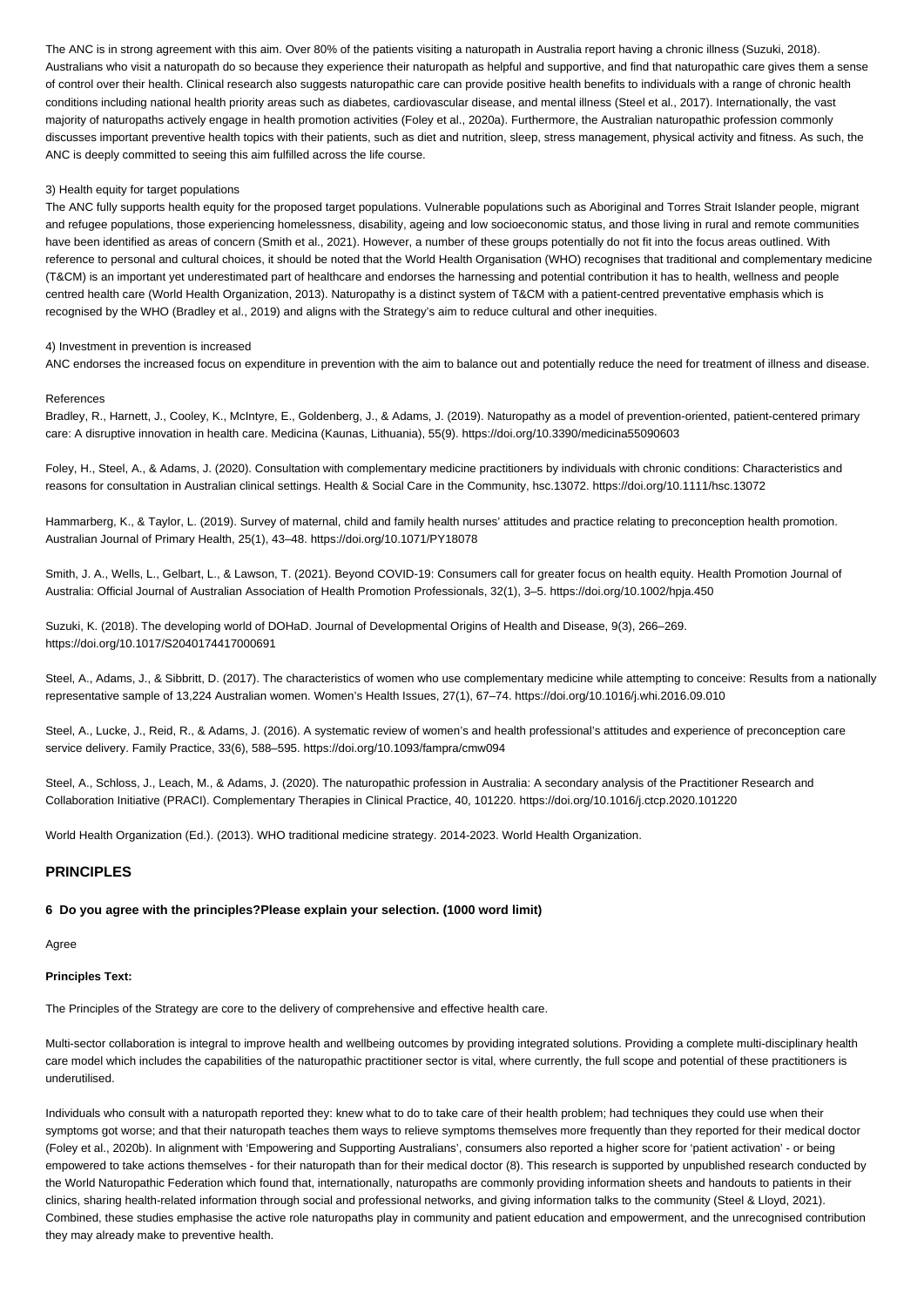We strongly encourage the consideration of, and adaptation to, emerging issues and new science. The evidence-base supporting naturopathic care in the prevention and treatment of health conditions is constantly evolving and we urge those responsible for implementing the strategy to remain abreast of this evidence. Similarly, naturopathic practitioners have been characterised as early adopters of new health-related evidence and practices, and as such can be a valuable asset in catalysing the change required to transform the health system from its current illness-focus to place a higher priority on wellness and prevention (Bradley et al., 2019).

### References

Bradley, R., Harnett, J., Cooley, K., McIntyre, E., Goldenberg, J., & Adams, J. (2019). Naturopathy as a model of prevention-oriented, patient-centered primary care: A disruptive innovation in health care. Medicina (Kaunas, Lithuania), 55(9). https://doi.org/10.3390/medicina55090603

Foley, H., Steel, A., & Adams, J. (2020). Perceptions of person-centred care amongst individuals with chronic conditions who consult complementary medicine practitioners. Complementary Therapies in Medicine, 52, 102518. https://doi.org/10.1016/j.ctim.2020.102518

Steel, A., & Lloyd, I. (n.d.). Community education and health promotion activities of naturopathic practitioners: Results of an international cross-sectional survey. Not Published, available on request.

## **ENABLERS**

## **7 Do you agree with the enablers? Please explain your selection. (1000 word limit)**

Agree

### **Enablers Text:**

Leadership, governance and funding: The Strategy states, "most effective preventive health efforts in Australia have come from evidence-based approaches that have received sustained investment and commitment by governments, the health sector and the community" and that "should be recognised that investment in the avoidance of illness, is an investment in the avoidance of future treatment costs." Especially relevant to these points is the Natural Therapies Review 2019 which has highlighted the gap in understanding and lack of support for the role of evidence-based complementary medicine in preventive health. While the Review has not been finalised, ANC believes that further appraisal of an increased investment in research into complementary medicine would represent an affordable, feasible and cost-effective prevention action; contributing to aims of this Strategy and benefiting the health of all Australians.

With over 2000 peer reviewed journal articles produced globally, one third of all naturopathic research has been produced by Australian naturopathic researchers (Steel et al., 2021). As such, it is appropriate for the Australian Government to provide support for naturopathic-specific research funding to investigate the implementation of naturopathic services throughout Australia, to achieve systemic change and better health outcomes for all Australians. It is imperative that expert and independent evaluation of prevention programs, are transparent and open to scrutiny to ensure that health preventive interventions remain adaptive to changing circumstances.

Prevention in the health system: We particularly applaud the goal "Prevention will be embedded in the health system" which includes reference to make the most of every opportunity to support prevention in our primary, community and acute care settings. Harnessing the vast skill set of naturopaths as part of this strategy should be part of this focus and investment in illness prevention.

While naturopaths are already embedded in the health system and accessed by the community for acute and chronic health complaints, their full value for health prevention can not be realised without being incorporated into a coordinated plan across all health services.

Partnerships and community engagement: Under this Enabler, ANC falls into the professional association sector who are acknowledged as an integral role in improving the health of Australians. We would like to emphasise the importance of health system action to reorient existing health services to include prevention in routine health service delivery. Ideally, naturopathic practitioners should be part of an integrated healthcare team to ensure better outcomes and experiences for the patient. Naturopaths are a source of knowledge and information that can support and inform policy, strategy and service delivery that meets the needs of a wider sector of the community. As stated previously, many Australians consult with naturopaths as a source of primary health care and as such the health system action should also consider the contribution of naturopaths to optimise preventive health service delivery.

Information and health literacy: As previously stated, naturopaths are committed to supporting consumers and patients to access reliable and credible sources of health information, as well as providing information in an accessible and easy to understand format to the community in general.

In addition to the naturopath-led activities mentioned earlier, the national and global naturopathic profession is also actively involved in community education, as evidenced by this information video recently commissioned by the World Naturopathic Federation which showcased simple lifestyle, and dietary advice for disease prevention: https://youtu.be/l0gKAfpWF2g

Research and evaluation: The critical engagement of the expertise of consumers, communities, and health care professionals, including naturopathic practitioners, will provide valuable insight into generating the most valuable research for informing the health of Australians. Many naturopaths are active within research and evaluation, and often specialise in chronic diseases such as cardiometabolic diseases, mental health, and obesity (Steel et al., 2021). Once again, it is appropriate for the Australian Government to provide support for naturopathic-specific research funding to investigate the implementation of naturopathic services throughout Australia.

Monitoring and surveillance: This Enabler recognises that a comprehensive prevention monitoring and surveillance system will include information about wider, systemic factors that underpin health and wellbeing. Self-reporting has the potential for inaccurate data collection and may not reveal the gap and limiting factors affect health and wellbeing. We agree that as prevention needs to address the possible social determinants or root causes of ill health to improve health outcomes, monitoring and surveillance indicators must include measures which relate to action on these determinants as well as disease outcomes.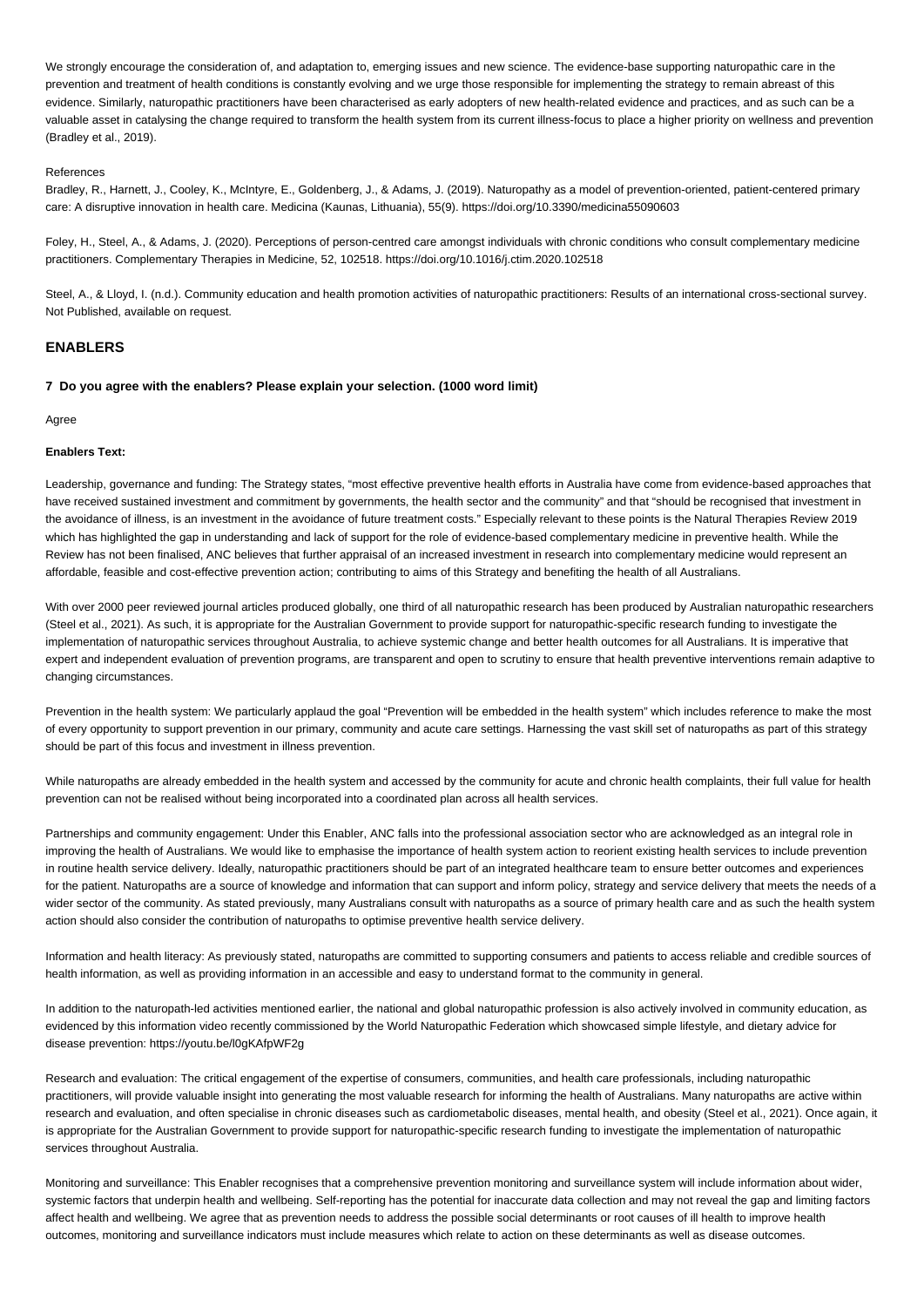Preparedness: In line with strategic objectives outlined in the Strategy, naturopaths prioritise dietary and lifestyle choices to assist in disease prevention (Steel, Schloss, et al., 2020), whilst promoting mental and physical wellness to enable the community to live a healthy and productive life across their whole lifetime (Steel, Foley, et al., 2020; Steel & Lloyd, 2021), and to be able to pivot in the face of new threats. Naturopathic practitioners are well placed to assist individuals and communities in building resilience and managing stress and anxiety. These services are not only an important aspect of preparedness in the face of any crisis but are also vital to recovery in the aftermath of a crisis.

In the context of the COVID-19 pandemic, the recent release of the World Naturopathic Federation Rapid Reviews on commonly recognised herbal and nutritional support specific for upper respiratory tract infections (Steel, Wardle, et al., 2020) demonstrates the value that the naturopathic academic and clinical community can offer – through relevant, timely, accurate and expert knowledge – to help inform current and future health challenges facing the Australian community.

#### References

Steel, A., Foley, H., Bradley, R., Van De Venter, C., Lloyd, I., Schloss, J., Wardle, J., & Reid, R. (2020). Overview of international naturopathic practice and patient characteristics: Results from a cross-sectional study in 14 countries. BMC Complementary Medicine and Therapies, 20(1), 59. https://doi.org/10.1186/s12906-020-2851-7

Steel, A., Foley, H., D'Souza, J., Adams, J., & Wardle, J. (2021). Knowledge dissemination by the naturopathic profession: A bibliometric analysis of naturopath-authored, peer-reviewed publications. Journal of Alternative and Complementary Medicine (New York, N.Y.). https://doi.org/10.1089/acm.2020.0171

Steel, A., & Lloyd, I. (2021). Community education and health promotion activities of naturopathic practitioners: Results of an international cross-sectional survey. BMC Complementary Medicine and Therapies, In Press(Text available on request).

Steel, A., Wardle, J., & Lloyd, I. (2020). The potential contribution of traditional, complementary and integrative treatments in acute viral respiratory tract infections: Rapid reviews in response to the COVID-19 pandemic. Advances in Integrative Medicine, 7(4), 181–182. https://doi.org/10.1016/j.aimed.2020.09.001

Steel, A., Schloss, J., Leach, M., & Adams, J. (2020). The naturopathic profession in Australia: A secondary analysis of the Practitioner Research and Collaboration Initiative (PRACI). Complementary Therapies in Clinical Practice, 40, 101220. https://doi.org/10.1016/j.ctcp.2020.101220

Steel, A., Wardle, J., & Lloyd, I. (2020). The potential contribution of traditional, complementary and integrative treatments in acute viral respiratory tract infections: Rapid reviews in response to the COVID-19 pandemic. Advances in Integrative Medicine, 7(4), 181–182. https://doi.org/10.1016/j.aimed.2020.09.001

### **8 Do you agree with the policy achievements for the enablers? (1000 word limit)**

#### Agree

### **Enablers - Policy Achievements Text:**

#### Leadership, governance and funding

The ANC supports the described national, independent governance mechanism.

### Prevention in the health system

The ANC believes in utilising the inherent preventative health capabilities of naturopaths throughout Australia. Further support of these practitioners as they are integrated within health services along-side GPs, pharmacists, nurses and allied health providers, is warranted.

## Partnerships and community engagement

Including the ANC in stakeholder decision making processes to drive evidence-based change is welcomed. This will enhance the ways in which naturopaths can be integrated within health services.

### Information and health literacy

The dissemination of evidence-based health information via a national platform is welcomed by the ANC. Utilising the expertise of naturopaths with regard to dietary information and the use of complementary medicines, such as vitamin and mineral supplements, will further strengthen the policy.

#### Research and evaluation

Engaging with Australian naturopathic researchers and practitioners in collaborative partnership research models is recommended by the ANC.

## Monitoring and surveillance

The ANC welcomes the preventive health governance mechanism, supporting the monitoring and surveillance of this Strategy.

## **Preparedness**

The ANC supports these policy achievements.

# **FOCUS AREAS**

## **9 Do you agree with the seven focus areas? Please explain your selection. (1000 word limit)**

Agree

### **Focus Areas Text:**

One of the key aspects of naturopathic training and practice involves advising patients on healthy diet and lifestyle changes, therefore the ANC believes the focus areas 2, 3, 6 and 7 are key areas that naturopaths currently support patients by promoting holistic, practical, and preventative approaches to health care. This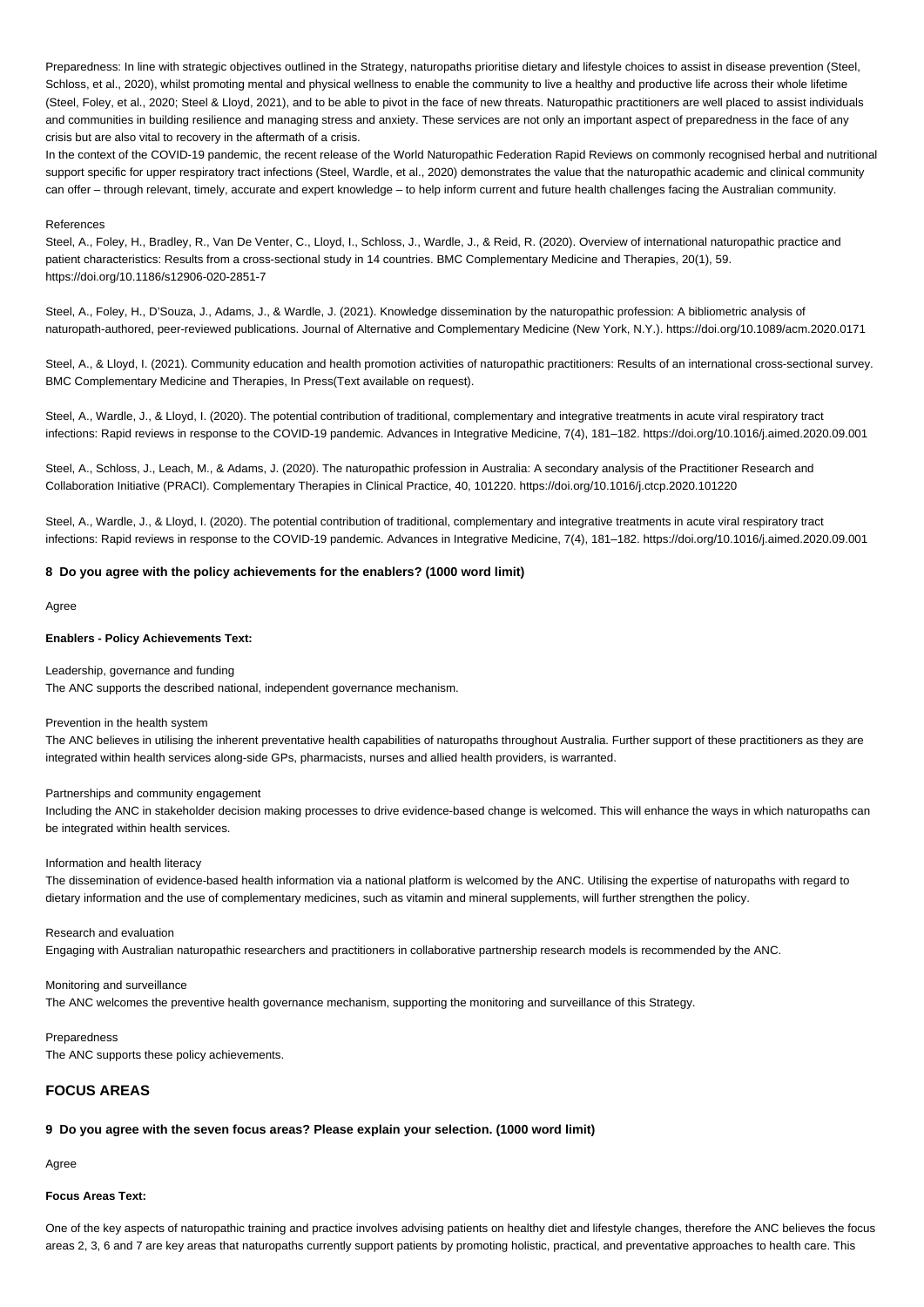encompasses (though not limited to), healthy eating as well as physical activity. We believe these are the foundations of any preventive health strategy. Especially physical activity - which is shown to lower the risk of many cancers, as well as the use of alcohol, drugs, and tobacco (Pearson et al., 2007). In line with seven focus areas, naturopaths prioritise dietary and lifestyle choices to assist in disease prevention (Steel, Schloss, et al., 2020) whilst promoting mental and physical wellness to enable the community to live a healthy and productive life across their whole lifetime (Steel, Foley, et al., 2020; Steel & Lloyd, 2021).

The focus on improving healthy diet and increasing physical exercise could be targeted across different life stages: for a pregnant woman, the critical years in utero; early childhood; school age children; adolescence (which is an at-risk life stage in regard to hazardous behaviours); healthy workplaces; hospitals; and aged care environments. Healthy diet promotion and education are key aspects to support patients with chronic conditions including national priority areas such as obesity, type 2 diabetes, and cardiovascular disease (Foley et al., 2020a; Steel et al., 2017). This would play a significant role in preventing disease across all stages of life (Baird et al., 2017).

Supporting those with mental health conditions with the use of counselling is another key component of naturopathic consultations, as is the prescription of nutrition and herbal medicines for conditions such as stress, anxiety, and depression. Naturopaths often support patients with alcohol and drug addictions with lifestyle advice as well as nutritional and herbal medicines. This may even prevent those patients from abusing alcohol and drugs for non-medical reason (Steel et al., 2017).

### References

Baird, J., Jacob, C., Barker, M., Fall, C. H. D., Hanson, M., Harvey, N. C., Inskip, H. M., Kumaran, K., & Cooper, C. (2017). Developmental Origins of Health and Disease: A Lifecourse Approach to the Prevention of Non-Communicable Diseases. Healthcare (Basel, Switzerland), 5(1). https://doi.org/10.3390/healthcare5010014

Foley, H., Steel, A., & Adams, J. (2020). Consultation with complementary medicine practitioners by individuals with chronic conditions: Characteristics and reasons for consultation in Australian clinical settings. Health & Social Care in the Community, hsc.13072. https://doi.org/10.1111/hsc.13072

Pearson, R., Turner, L. W., Young, M. E., & Knickerbocker, C. (2007). Correlates of healthy eating and physical activity among students in grades 6-12. American Journal of Health Studies, 22(3), 170–178. Health & Medical Collection.

Steel, A., Adams, J., & Sibbritt, D. (2017). The characteristics of women who use complementary medicine while attempting to conceive: Results from a nationally representative sample of 13,224 Australian women. Women's Health Issues, 27(1), 67–74. https://doi.org/10.1016/j.whi.2016.09.010

Steel, A., Foley, H., Bradley, R., Van De Venter, C., Lloyd, I., Schloss, J., Wardle, J., & Reid, R. (2020). Overview of international naturopathic practice and patient characteristics: Results from a cross-sectional study in 14 countries. BMC Complementary Medicine and Therapies, 20(1), 59. https://doi.org/10.1186/s12906-020-2851-7

Steel, A., & Lloyd, I. (2021). Community education and health promotion activities of naturopathic practitioners: Results of an international cross-sectional survey. BMC Complementary Medicine and Therapies, In Press(Text available on request).

Steel, A., Schloss, J., Leach, M., & Adams, J. (2020). The naturopathic profession in Australia: A secondary analysis of the Practitioner Research and Collaboration Initiative (PRACI). Complementary Therapies in Clinical Practice, 40, 101220. https://doi.org/10.1016/j.ctcp.2020.101220

## **10 Do you agree with the targets for the focus areas? (1000 word limit)**

Agree

#### **Focus Areas - Targets Text:**

The ANC agrees with the focus area targets and welcomes the new emphasis on preventative health as opposed to an illness-focused health system.

#### **11 Do you agree with the policy achievements for the focus areas? (1000 word limit)**

Agree

### **Focus Areas - Policy Achievements Text:**

Harnessing the skills of naturopaths and incorporating these practitioners into coordinated plans across all health services will further enhance the described policy achievements for the focus areas. Approximately 6.2% of Australians have consulted with a naturopath in the previous 12 months and 59.6% use their naturopath as their primary provider; with 22.2% as their sole primary care provider and 37.1% as the primary provider in conjunction with other health providers (e.g. GPs) used in a secondary capacity (Wardle et al., 2019). The ways in which naturopaths can enhance specific policy outcomes are outlined below:

Policy achievements for Focus Area 2: Improving access to, and promoting the consumption of, a healthy diet - Naturopaths provide sound dietary recommendations to patients during consultations. Healthy diet promotion and education are key aspects to support patients with chronic conditions including national priority areas such as obesity, type 2 diabetes and cardiovascular disease (Foley et al., 2020a; Steel et al., 2017).

#### Policy achievements for Focus Area 3: Increasing physical activity -

Naturopaths readily encourage patients to partake in physical activity, to improve their physical and mental wellbeing. Education on the ways in which exercise decreases the risk of certain chronic diseases is a further aspect of many naturopathic consultations. At times, naturopaths may refer patients to allied health providers such as physiotherapists and exercise physiologists for specific guidance with exercise.

Policy achievements for Focus Area 6: Reducing alcohol and other drug harm - Naturopaths support patients experiencing alcohol and drug addiction and can assist with recovery of substance abuse using lifestyle advice as well as nutritional